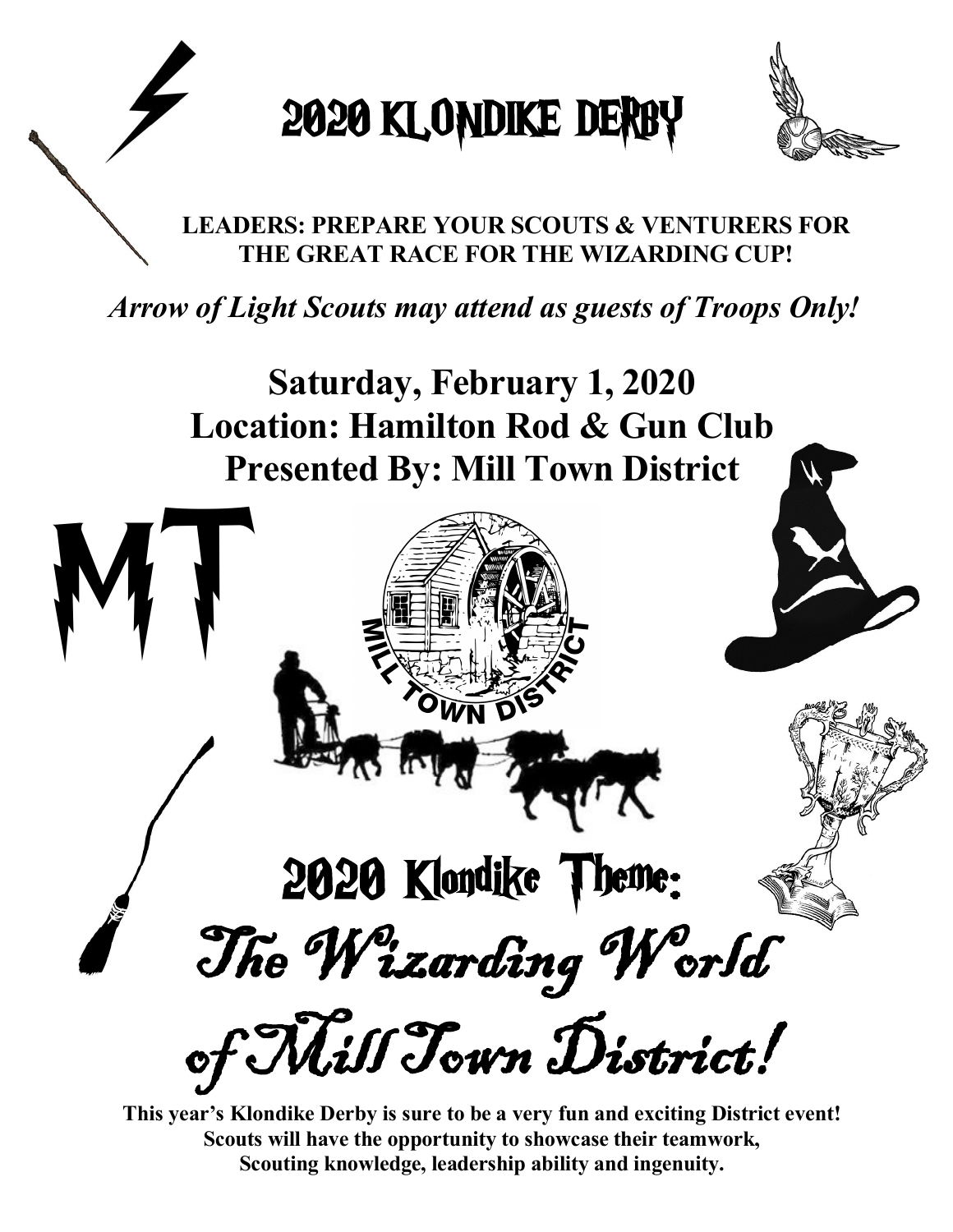#### **WHAT: THEME:**

Mill Town District Klondike Derby **"The Wizarding World of Mill Town District"**

#### **WHEN: WHERE:**

| Saturday February $1st$ , 2020 – One Day event |                                                                      | Hamilton Rod & Gun Club          |
|------------------------------------------------|----------------------------------------------------------------------|----------------------------------|
| $7:30$ am - $8:15$ am                          | Saturday Morning Check-In                                            | 24 Hamilton Road, Sturbridge, MA |
| 8:20am                                         | Opening                                                              |                                  |
| $8:30$ am - 12:00pm                            | Patrols compete at Klondike Stations                                 |                                  |
| $12:00$ pm - $12:45$ pm                        | Lunch - Patrols eat on the Trail or with your Unit                   |                                  |
|                                                | (Food not Supplied by Klondike Staff)                                |                                  |
| $1:00 \text{pm} - 3:00 \text{pm}$              | Patrols compete at Klondike Stations                                 |                                  |
| $3:15$ pm - $3:30$ pm                          | Sled Race                                                            |                                  |
| $3:45$ pm - $4:00$ pm                          | Klondike Closing / Awards                                            |                                  |
|                                                | (Schedule is subject to change, you will be notified of any changes) |                                  |

#### **WHO:**

Scouts, Venturers & Arrow of Lights. **No Webelos Dens.** 

# **Arrow of Lights must be accompanied by and registered with a Scout Troop!**

#### **\*\*SCOUT & VENTURING UNIT REGISTRATION\*\* - PLEASE REVIEW BELOW**

All Scout Troops / Arrow of Lights and Venturing Crews are WELCOMED & ENCOURAGED to attend. **ALL Scouts & Adults must register and pay in order to attend / participate.**

The Klondike Fee is **\$10.00 per Scout** and **Adults** to cover operating expenses, event patches, facility usage fee, and setup & equip.

Attached is the Scout / Webelos & Venturing **REGISTRATION & PAYMENT FORM.**

**No Later than January 17, 2020**, all Units should complete this Registration form and submit with their **FULL PAYMENT** to ensure their Unit's space for this exciting event. We need to plan for the appropriate amount of people to ensure a successful event **AND ON-TIME REGISTRATION FORM & FEES ARE NEEDED TO ACCOMPLISH THIS!**

#### **PLEASE NOTE: REGISTRATION FORM & FULL FEES ARE DUE NO LATER THAN FRIDAY, JANUARY 17 th , 2020 YOU MAY NOT RECEIVE A PATCH IF YOU MISS THE REGISTRATION DEADLINE.**

Form & Payment may be hand delivered or mailed directly to Heart of New England, Lancaster Office *(please makes checks payable to Heart of New England Council and specify "2020 Mill Town District Klondike" in the Note area of all checks)*. Review the Registration Form for more payment details.

**NOTE:** All scouts may only attend as part of a scout Unit that has registered and paid for their attendance at this event. Scouts who wish to participate who's units are not participating may participate by pre registering and they will be assigned to a Unit for the day.

Troops, Webelos and Crews should communicate and coordinate with their youth and parents to facilitate the registration process for this exciting event.

## **AVAILABLE FACILITIES & AMENITIES**

- **There will be Coffee for Leaders and Hot Chocolate for all with a REUSABLE CUP which part of your personal equipment list.** 
	- **Bathrooms, First Aid & Lost & Found will also be available**

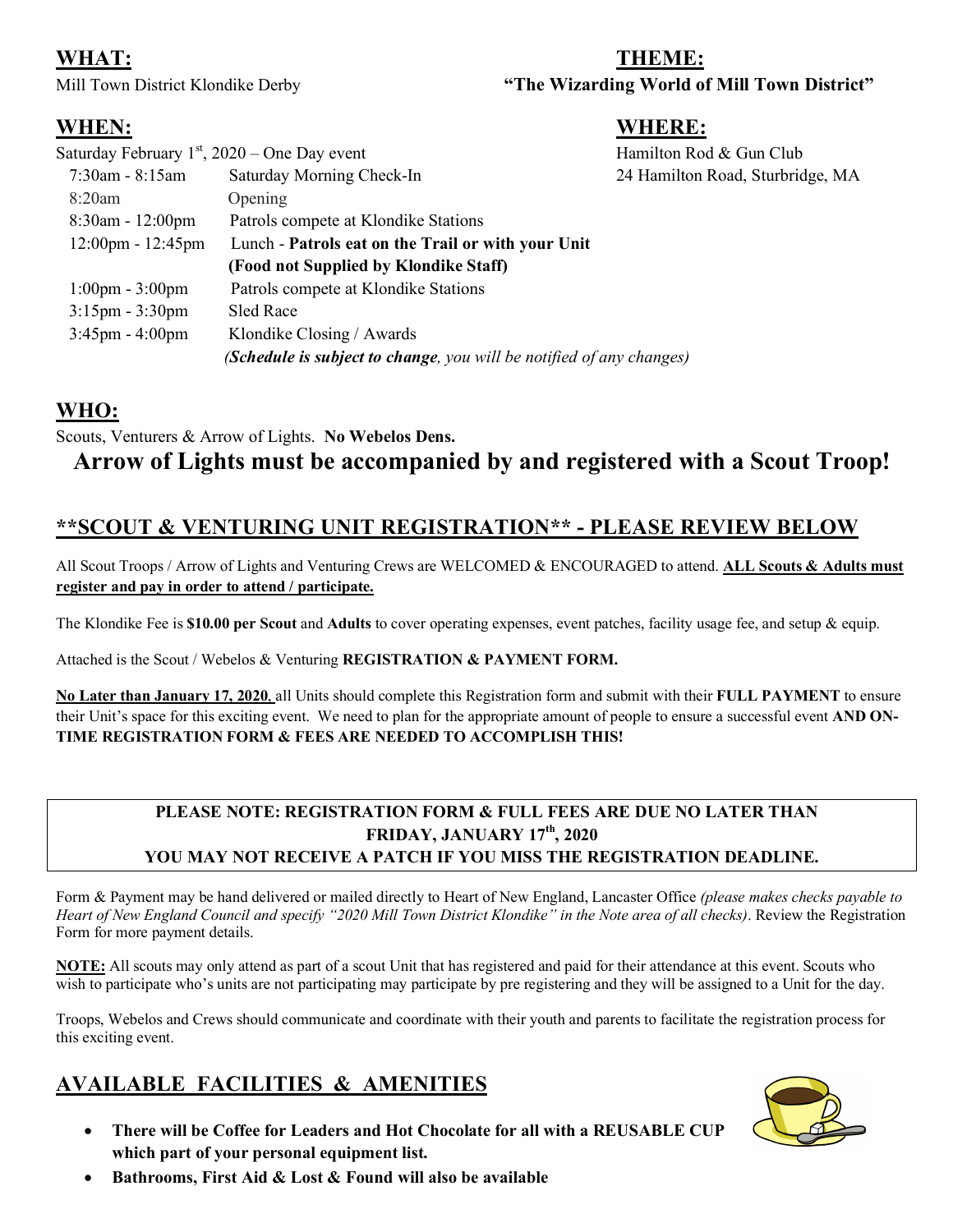## **DRESS & GEAR**

#### **ALL attendees should come well prepared for New England winter weather … In most cases, it's better to have something and not need it than to need something and not have it!**

See the attached "EQUIPMENT MANIFEST" & winter clothing section of the Boy Scout Handbook for more details.

#### **PATROLS**

- Patrols must be "natural" patrols that exist within the Unit's regular program, *NO STACKED PATROLS PLEASE!* (Exception to the "natural patrol" rule: Webelos scouts may be integrated into the Patrols as necessary)
- **Patrols will compete at stations from 8:30 - 12:00 and from 1:00 - 3:00,** True Patrol spirit will be judged all day long, on the trail and at **every** station!
- Patrols should carry a Patrol Flag, and have a *(Scout appropriate)* Patrol yell/song
- You can eat on the trail Patrol Style or with your Unit Troop Style. We leave this up to each unit.

#### **STATIONS AND VOLUNTEERS**

- Adult and/or older Scout volunteers are needed to run Saturday skills-testing stations all day (9:00 12:00 & 1:00 3:00). Don't be shy – please volunteer, your help is greatly appreciated!!!
- All stations gear and construction will be the responsibility of the volunteers running that station.
- Bring your lunch to be prepared at your location
- All stations must be prepared to handle 3 patrols at one time. This may not happen but BE PREPARED.
- Each Station will be provided a score sheet.

#### **JUDGING/AWARDS**

All stations/contests/events that Patrols / Troops compete in will be judged by the respective volunteers running that activity. The results are solely their responsibility.

- All work being judged should be done by the scouts and **not** adults.
- Scouts MUST BE AWARE THAT part of "Scout Spirit" includes GOOD SPORTSMANSHIP and RESPECT FOR OTHERS! Scouts are expected to conduct themselves accordingly for the entire event and afterwards.
- Each paid participant will receive the unique Klondike Derby patch!
- $\bullet$  1<sup>st</sup>, 2<sup>nd</sup>, & 3<sup>rd</sup> place Patrol ribbons will be awarded by each station.
- The District Trophy will be awarded to the Unit that best demonstrates overall scout skills, teamwork, scouting spirit, and participation. As tradition has been, winning unit is responsible for adding their name to the trophy plaque.

#### **QUESTIONS, IDEAS? CAN YOU LEND A HAND AND RUN A STATION?**

**Please contact the Individuals below with your questions or to volunteer. For Arrow of Lights, Scouts and Venturers activities:**

| Diane Anderson – Event Chair            |
|-----------------------------------------|
| Ken Simpson – Event Co-Chair            |
| <b>Erik Coldwell – Activities Chair</b> |
| <b>Jake Union – District Executive</b>  |

**Email:** MissDiane1@aol.com **Phone: (508)** 479-8172 **Email: ksimpson@harringtonhospital.org** Phone: (508) 380-1013 **Erik Coldwell – Activities Chair Email: milltownactivitieschair@gmail.com Phone: (508) 332-8114**

**Email:** *jacob.union@scouting.org* **Phone:** (978) **534-3532 x202** 

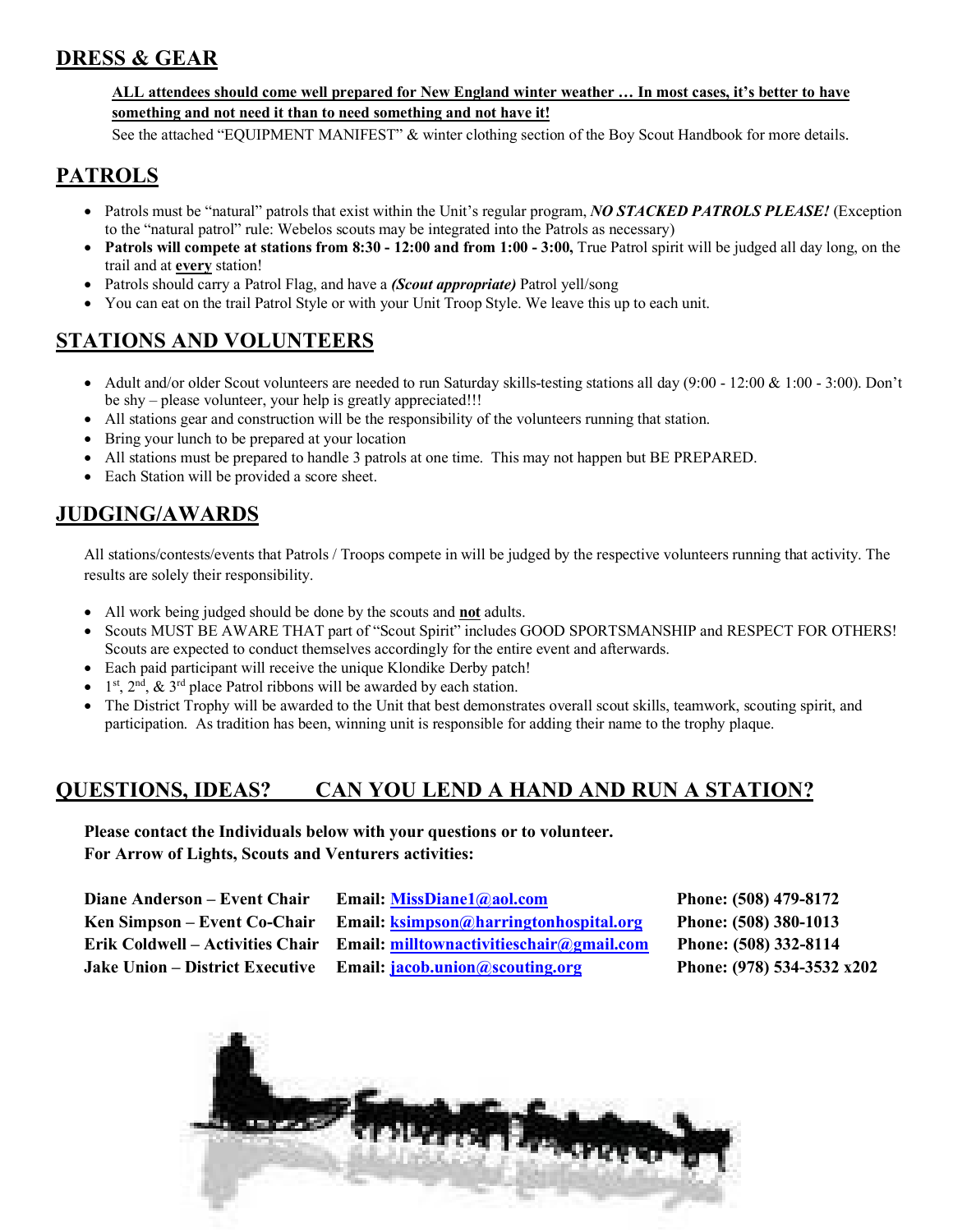

2020 KLONDIKE DERBY

The Wizarding World of Mill Town District!



# **EQUIPMENT MANIFEST**

#### **PATROL EQUIPMENT**

#### **Each patrol should bring:**

- $\Box$  50 ft. of rope
- □ Cloth Cravats / Cloth Bandages
- $\Box$  Eight 6 ft. pieces of manila rope
- $\Box$  Fire Starter
- □ First Aid Kit
- $\Box$  Four 6 ft. poles
- $\Box$  One cup dry mix Bisquick
- □ One Pot w/ cover
- □ One Fry Pan
- □ One quart of water
- □ Pad of paper w/ Pencil or Pen
- □ Patrol Flag
- □ Splints

 $\Box$ 

- $\Box$  Tarps & ground cloths
- □ Toilet Paper
- □ Two Blankets
- □ Two Plastic cutting boards
- $\square$  Two 1 gallon Plastic Ziploc Bags
- $\Box$  Trail mix enough for patrol
- □ **Stove & Cooking Utensils**
- □ **Full Hot Lunch -ex: Grilled Cheese etc.**
	- **Each Patrol to have something Theme based cooked on the trail) ("Wizarding World of Mill Town District") attached**

#### **INDIVIDUAL EQUIPMENT**

**In addition to what they are wearing, each patrol member should bring:**

- □ **One HOT Cup (Reusable)**
- $\Box$  Extra Winter Hat (must cover ears)
- □ Extra Winter Gloves
- □ Extra Winter Socks
- $\Box$  Extra insulating layer (fleece, sweater, or sweatshirt)
- $\Box$  Mess kit or bowl w/ utensils
- $\Box$  1-2 Energy/granola bars
- □ One 3 ft. piece of rope
- □ 1 QT. Personal Water or Sport Beverage
- □ Pocket Knife or Multi-Tool
- □ Compass
- $\Box$  Lip Balm (Chap-Stick)
- $\Box$  Two -1 quart Plastic Ziploc Bags
- □ **One Canned Good to be donated and turned in at Check-in**

**Patrol Leaders: Be Prepared!**

**This is a basic list of equipment needed. Please be aware that additional Patrol Equipment may be needed. An addendum to this list will be provided at the January Roundtable along with the Station Descriptions!**

# **Remember: Lead by example, character counts!**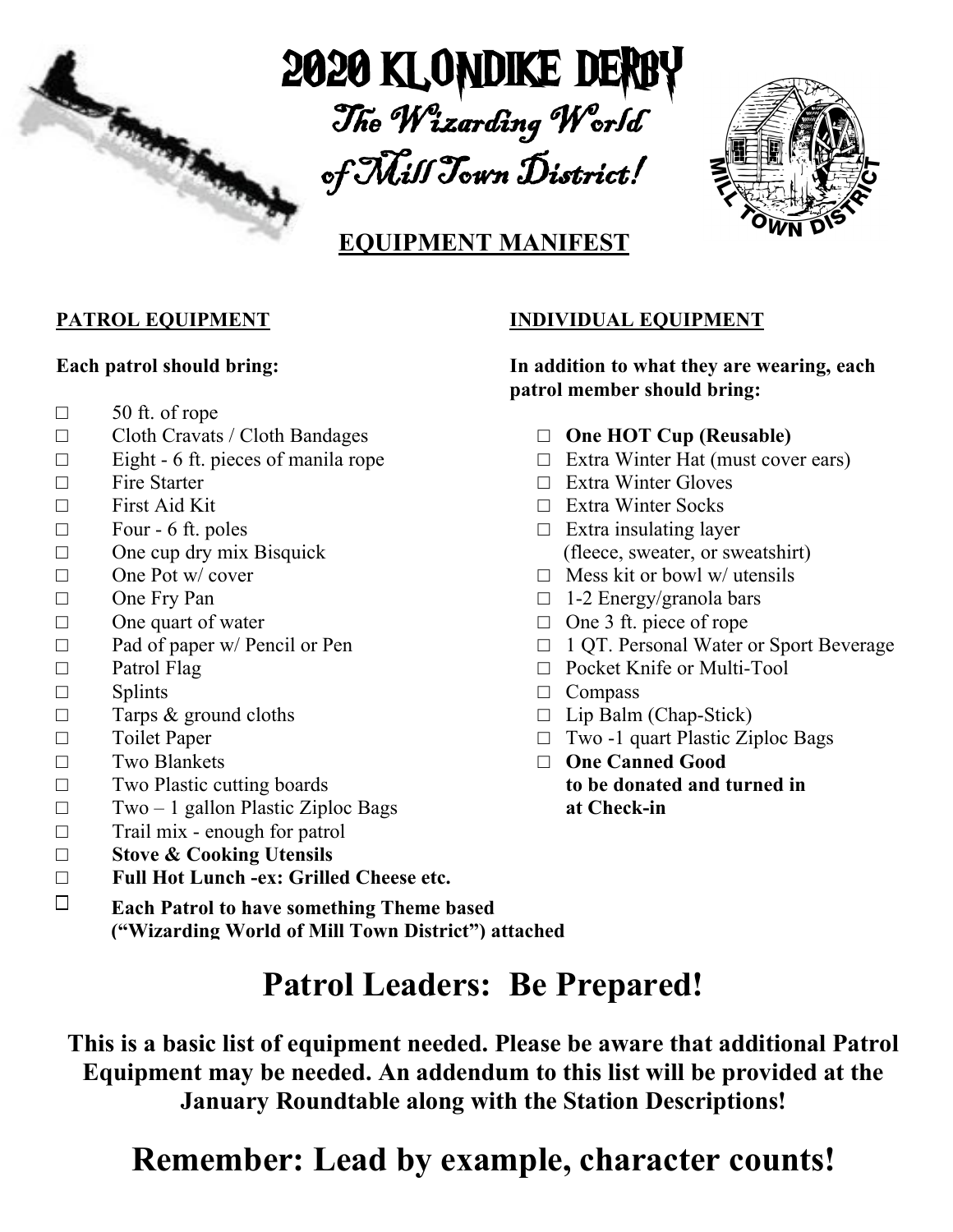

| UNIT TYPE (Circle): TROOP / CREW      |     |                                        | UNIT # $\frac{1}{\sqrt{1-\frac{1}{2}}}\frac{1}{\sqrt{1-\frac{1}{2}}}\frac{1}{\sqrt{1-\frac{1}{2}}}\frac{1}{\sqrt{1-\frac{1}{2}}}\frac{1}{\sqrt{1-\frac{1}{2}}}\frac{1}{\sqrt{1-\frac{1}{2}}}\frac{1}{\sqrt{1-\frac{1}{2}}}\frac{1}{\sqrt{1-\frac{1}{2}}}\frac{1}{\sqrt{1-\frac{1}{2}}}\frac{1}{\sqrt{1-\frac{1}{2}}}\frac{1}{\sqrt{1-\frac{1}{2}}}\frac{1}{\sqrt{1-\frac{1}{2}}}\frac{1}{\sqrt{1-\frac{1}{2}}}\frac{1}{$ |                                                                                                                                      |     |
|---------------------------------------|-----|----------------------------------------|--------------------------------------------------------------------------------------------------------------------------------------------------------------------------------------------------------------------------------------------------------------------------------------------------------------------------------------------------------------------------------------------------------------------------|--------------------------------------------------------------------------------------------------------------------------------------|-----|
|                                       |     |                                        |                                                                                                                                                                                                                                                                                                                                                                                                                          | $\begin{tabular}{c} TOWN: \begin{tabular}{ c c c } \hline \quad \quad & \quad & \quad & \quad \\ \hline \end{tabular} \end{tabular}$ |     |
| (include ALL Scouts / Venturers)      |     |                                        |                                                                                                                                                                                                                                                                                                                                                                                                                          |                                                                                                                                      |     |
|                                       |     | <b>YOUTH PARTICIPANTS</b>              |                                                                                                                                                                                                                                                                                                                                                                                                                          |                                                                                                                                      |     |
| SPL:                                  |     | AGE:<br>$\overline{\phantom{a}}$ ASPL: |                                                                                                                                                                                                                                                                                                                                                                                                                          | $AGE$ :                                                                                                                              |     |
| Total # of Patrols Attending: _______ |     |                                        |                                                                                                                                                                                                                                                                                                                                                                                                                          | $AGE$ :                                                                                                                              |     |
| PATROL NAME:                          |     | PATROL NAME:                           |                                                                                                                                                                                                                                                                                                                                                                                                                          | PATROL NAME:                                                                                                                         |     |
| YOUTH NAME                            | AGE | YOUTH NAME                             | AGE                                                                                                                                                                                                                                                                                                                                                                                                                      | YOUTH NAME                                                                                                                           | AGE |
| 1. PL:                                |     | 1. PL:                                 |                                                                                                                                                                                                                                                                                                                                                                                                                          | $1.$ PL:                                                                                                                             |     |
| 2. APL:                               |     | 2. APL:                                |                                                                                                                                                                                                                                                                                                                                                                                                                          | 2. APL:                                                                                                                              |     |
| 3.                                    |     | 3.                                     |                                                                                                                                                                                                                                                                                                                                                                                                                          | 3.                                                                                                                                   |     |
| 4.                                    |     | 4.                                     |                                                                                                                                                                                                                                                                                                                                                                                                                          | 4.                                                                                                                                   |     |
| 5.                                    |     | 5.                                     |                                                                                                                                                                                                                                                                                                                                                                                                                          | 5.                                                                                                                                   |     |
| 6.                                    |     | 6.                                     |                                                                                                                                                                                                                                                                                                                                                                                                                          | 6.                                                                                                                                   |     |
| 7.                                    |     | 7.                                     |                                                                                                                                                                                                                                                                                                                                                                                                                          | 7.                                                                                                                                   |     |
| 8.                                    |     | 8.                                     |                                                                                                                                                                                                                                                                                                                                                                                                                          | 8.                                                                                                                                   |     |
| 9.                                    |     | 9.                                     |                                                                                                                                                                                                                                                                                                                                                                                                                          | 9.                                                                                                                                   |     |

#### **ADULT PARTICIPANTS (Include ALL Leaders & Parents in Attendance)**

10. 10. 10. 10. 10.

| . .      | J. |           |
|----------|----|-----------|
| <u>.</u> | v. | 10.       |
|          |    | 11.       |
|          |    | 12<br>1/4 |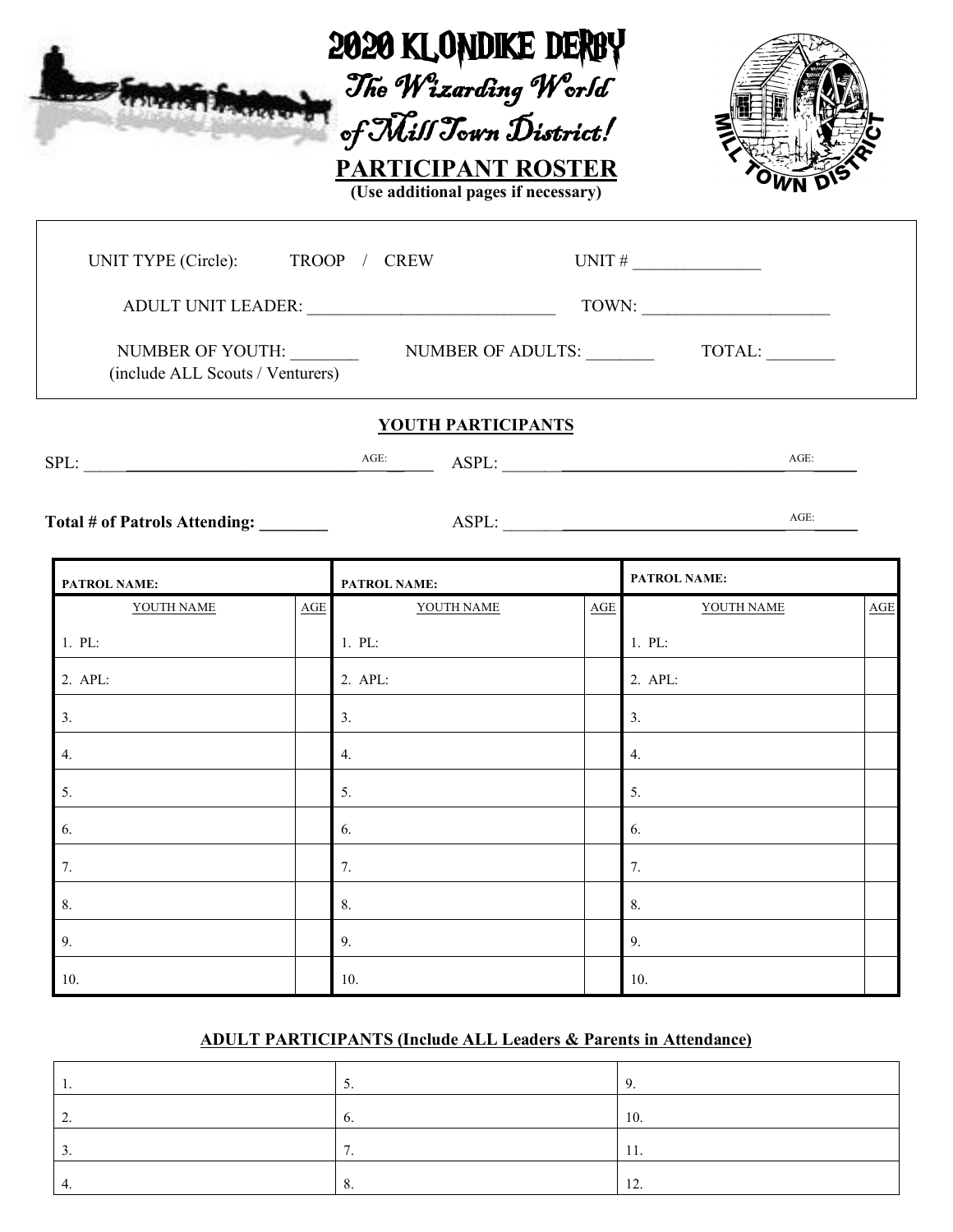

2020 KLONDIKE DERBY

The Wizarding World of Mill Town District!



February 1st, 2020 at: Hamilton Rod & Gun Club

## **REGISTRATION & PAYMENT FORM**

**COST: Youth & Adults ...............................................................................................\$10.00 per person** 

#### **\$10.00 Fee includes:**

(x) 2020 Klondike Derby Patch (x) Facility and Use Fees

(x) 1<sup>st</sup>, 2<sup>nd</sup>, 3<sup>rd Place</sup> Ribbons for each station (x) All Program Costs (Equip., Materials, Event Setup, etc.)

## **REGISTRATION DEADLINE: Form & Full Fees due January 17 th , 2020 by 4:30pm**

No later than January 17<sup>th</sup>, 2020. All Units must complete the Registration form below and submit with their full payment to ensure your Unit's space for this exciting event. We need to plan for the appropriate amount of people to ensure a successful event. AND ON-TIME REGISTRATION FORM & FEES ARE NEEDED TO ACCOMPLISH THIS!

| UNIT TYPE (Circle): TROOP / CREW UNIT #:                                          |  | TOWN:                                                           |
|-----------------------------------------------------------------------------------|--|-----------------------------------------------------------------|
| UNIT LEADER: $\qquad \qquad$ PHONE: $\qquad \qquad$ PHONE: $\qquad \qquad$ EMAIL: |  |                                                                 |
| NUMBER of YOUTH (All ages): NUMBER of ADULTS: <b>TOTAL NUMBER of PEOPLE:</b>      |  |                                                                 |
|                                                                                   |  | TOTAL Scouts: $x \quad $10.00 \text{ each} = $$                 |
|                                                                                   |  | TOTAL Adults: $x \quad $10.00 \text{ each} = $$                 |
|                                                                                   |  | Total Extra Klondike Patches: $x \quad $2.50 \text{ each } = $$ |
|                                                                                   |  | <b>TOTAL AMOUNT DUE = <math>\frac{1}{2}</math></b>              |

#### **PAYMENT METHOD EVENT CODE 172**

**Option (1)** – Register & Pay Online

□ **Option (2)** - Pay from Unit Account at Council

Troop / Pack / Crew Unit  $\#$ 

Authorizing Signature Name & Position \_\_\_\_\_\_\_\_\_\_\_\_\_\_\_\_\_\_\_\_\_\_\_\_\_\_

Phone  $\#$ 

**Option (3)** - Write a check to:

**Heart Of New England Council**

Mail completed form & check to:

**Heart of New England Council 1980 Lunenburg Road Lancaster, MA 01523 Attn: Mill Town District Klondike Event Code 172**

 **Option (4)** - Credit Card - Call the Heart of New England Council Office 978-534-3532.

**Then Email your form to: hne@scouting.org**